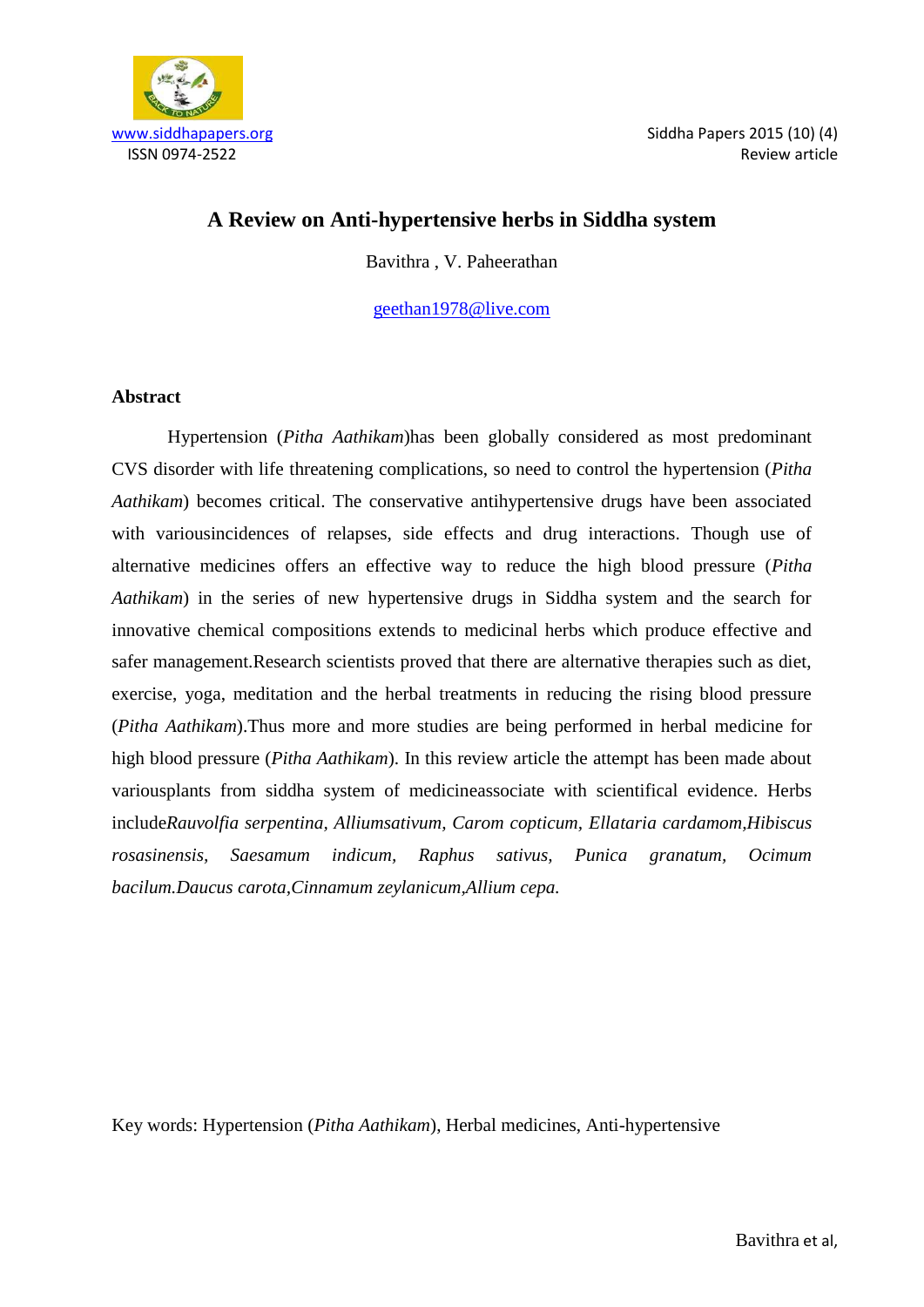#### **1. Introduction**

#### **1.1. Definition:**

High blood pressure (*PithaAathikam*) is a chronic medical condition where blood pressure is the force exerted by the blood against the walls of blood vessels, and the magnitude of this force depends on the cardiac output and the resistance of the blood vessels (manual 2015).Hypertension (*PithaAathikam*) is having a blood pressure higher than 140 over 90 mmHg, (editorial n.d.).Means the systolic reading (the pressure as the heart pumps blood around the body) is over 140 mmHg or the diastolic reading (as the heart relaxes and refills with blood) is over 90 mmHg(Dallas, 2015).

#### **1.2Epidemiology**

Hypertension (*Pitha Aathikam*) is a worldwide epidemic; accordingly, its epidemiology has been well studied. Data from National Health and Nutrition Examination Survey (NHANES) spanning 1999-2002 in the United States found that in the population aged 20 years or older, an estimated 41.9 million men and 27.8 million women had prehypertension, 12.8 million men and 12.2 million women had stage 1 hypertension, and 4.1 million men and 6.9 million women had stage 2 hypertension.(Qureshi AI, 2005).

#### **1.3. Etiology:**

Blood pressure normally lowers during sleep & rises in response to excitement, anxiety, physical activity.(Bethesda, 2015).

The lifestyle factors which increase BP *(Pitha Aathikam*) are:

Physical inactivity, increased intake of salt, Alcohol consumption, Obesity, Stress, Impaired intra uterine growth.(Editorial n.d).

Some people have high blood pressure (*Pitha Aathikam*) caused by an underlying condition. This type of high blood pressure (*Pitha Aathikam*), called secondary hypertension (*Pitha Athikam*), tends to appear suddenly and cause higher blood pressure (*Pitha Aathikam*) than does primary hypertension (*Pitha Aathikam*). Various conditions and medications can lead to secondary hypertension, including:

- 1. Obstructive sleep apnea
- 2. Kidney problems
- 3. Adrenal gland tumors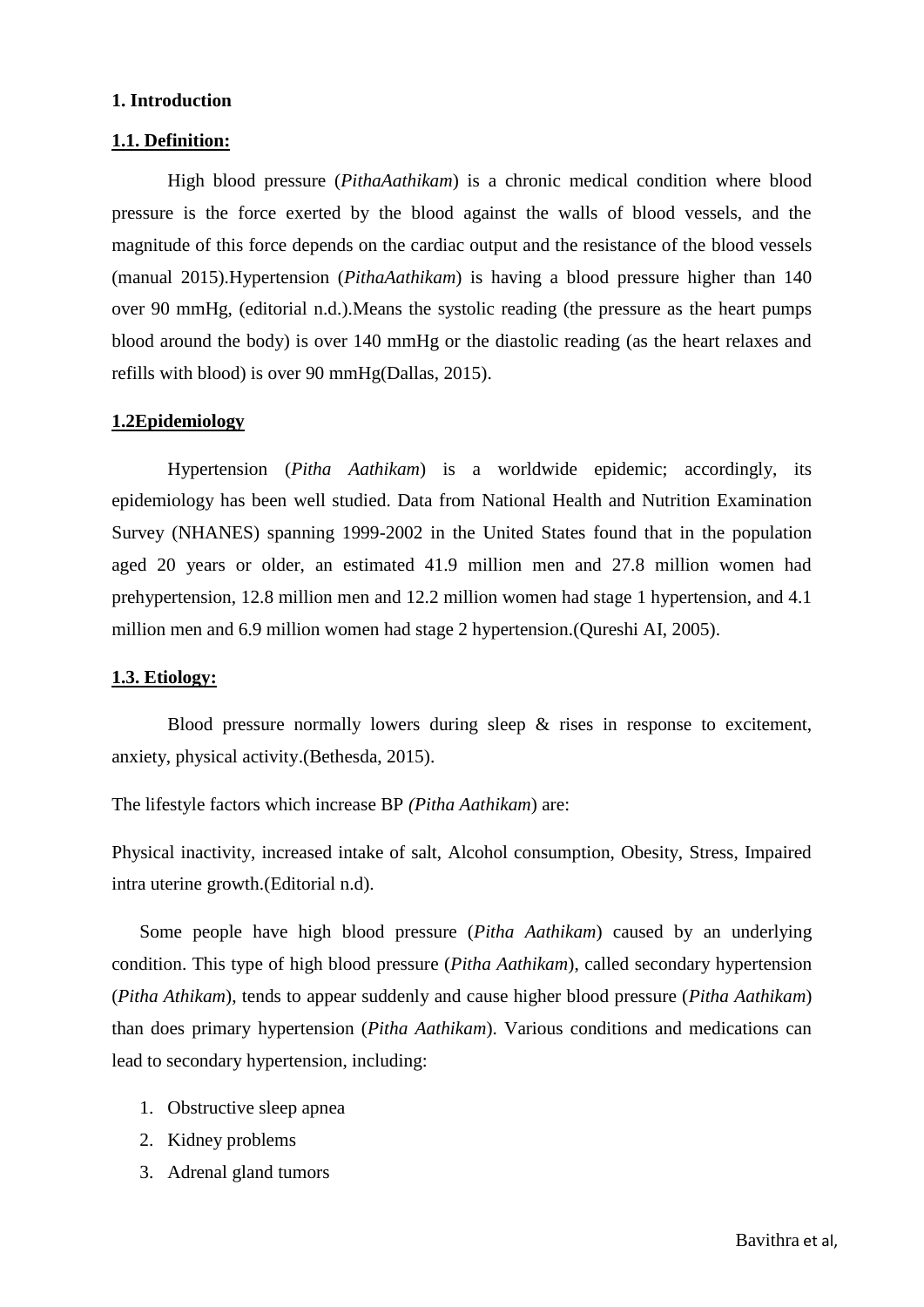- 4. Thyroid problems
- 5. Certain defects in blood vessels you're born with (congenital)
- 6. Certain medications, such as birth control pills, cold remedies, decongestants, overthe-counter pain relievers and some prescription drugs.
- 7. Illegal drugs, such as cocaine and amphetamines.
- 8. Alcohol abuse or chronic alcohol use.

## **1.4Risk factors are**:

**1. Age:**

The risk of high blood pressure increases (*Pitha Aathikam*) as you age. Through early middle age, or about age 45, high blood pressure (*Pitha Aathikam*) is more common in men. Women are more likely to develop high blood pressure*(Pitha Aathikam*) after age 65.

## 2. **Race:**

High blood pressure (*Pitha Aathikam*) is particularly common among blacks, often developing at an earlier age than it does in whites. Serious complications, such as stroke, heart attack and kidney failure, also are more common in blacks.

## 3. **Family history:**

High blood pressure (*Pitha Aathikam*) tends to run in families.

# 4. **Being overweight or obese:**

The more you weigh the more blood you need to supply oxygen and nutrients to your tissues. As the volume of blood circulated through your blood vessels increases, so does the pressure on your artery walls. Not being physically active. People who are inactive tend to have higher heart rates. The higher your heart rate, the harder your heart must work with each contraction and the stronger the force on your arteries. Lack of physical activity also increases the risk of being overweight.

### 5. **Using tobacco**:

Not only does smoking or chewing tobacco immediately raise your blood pressure temporarily, but the chemicals in tobacco can damage the lining of your artery walls. This can cause your arteries to narrow, increasing your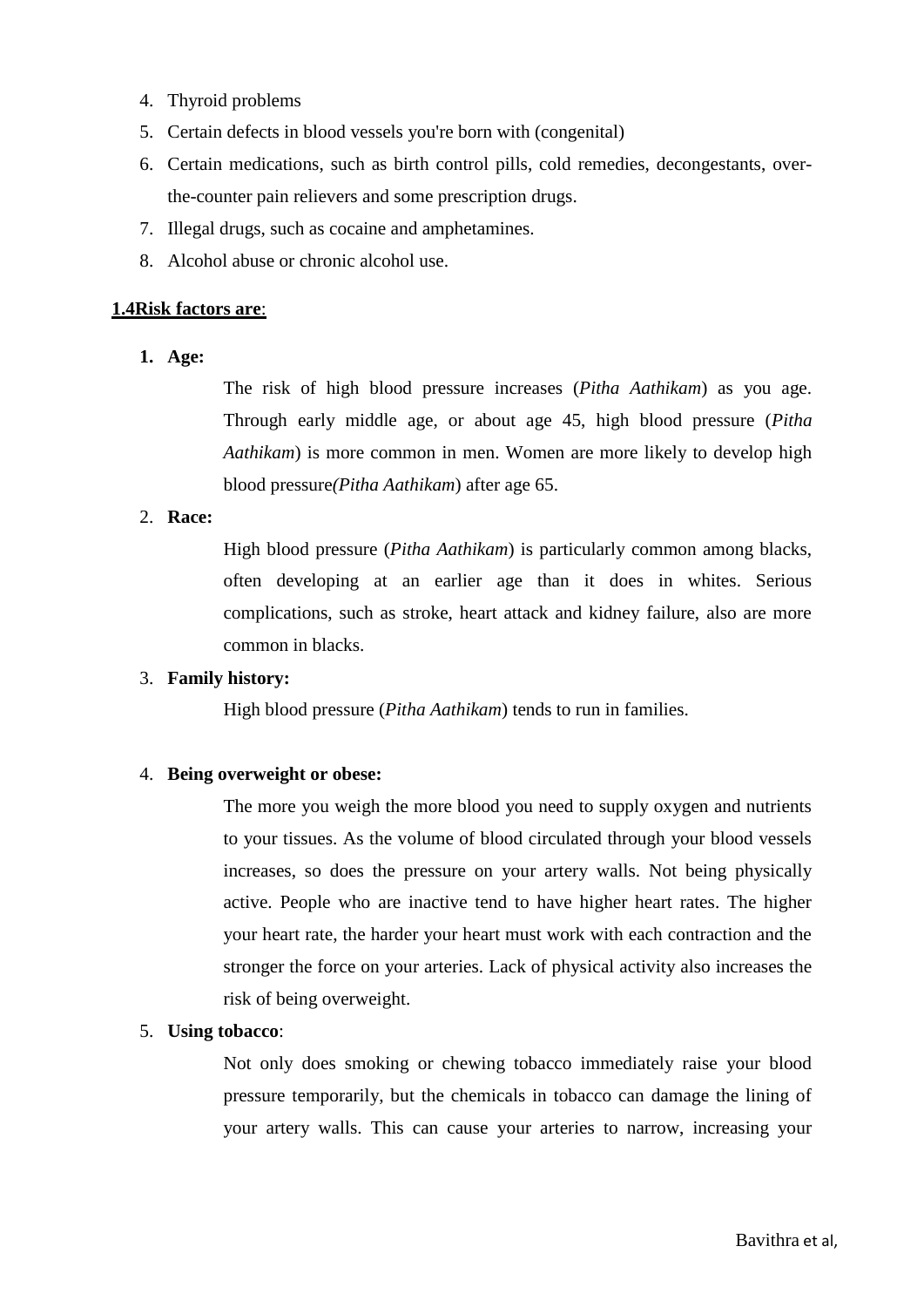blood pressure. Secondhand smoke also can increase your blood pressure (*Pitha Aathikam*).

#### 6. **Too much salt (sodium) in your diet**:

Too much sodium in your diet can cause your body to retain fluid, which increases blood pressure.

### 7. **Too little potassium in your diet:**

Potassium helps balance the amount of sodium in your cells. If you don't get enough potassium in your diet or retain enough potassium, you may accumulate too much sodium in your blood.

#### 8. **Too little vitamin D in your diet**.

It's uncertain if having too little vitamin D in your diet can lead to high blood pressure. Vitamin D may affect an enzyme produced by your kidneys that affects your blood pressure.

#### 9. **Drinking too much alcohol**.

Over time, heavy drinking can damage your heart. Having more than two drinks a day for men and more than one drink a day for women may affect your blood pressure.

If you drink alcohol, do so in moderation. For healthy adults, that means up to one drink a day for women of all ages and men older than age 65, and up to two drinks a day for men age 65 and younger. One drink equals 12 ounces of beer, 5 ounces of wine or 1.5 ounces of 80-proof liquor.

## 10. **Stress**.

High levels of stress can lead to a temporary increase in blood pressure. If you try to relax by eating more, using tobacco or drinking alcohol, you may only increase problems with high blood pressure (*Pitha Aathikam*).

### 11. **Certain chronic conditions.**

Certain chronic conditions also may increase your risk of high blood pressure, Such as kidney disease, diabetes and sleep apnea.(Understand your risk for high blood pressure, 2015).

## **1.5. Management for Hypertension (***Pitha Aathikam***)**

The lifestyle measures that are recommended by experts and shown to reduce blood pressure (*Pitha Aathikam*) are:(2013 ESH/ESC guidelines for the management of arterial hypertension, 2013).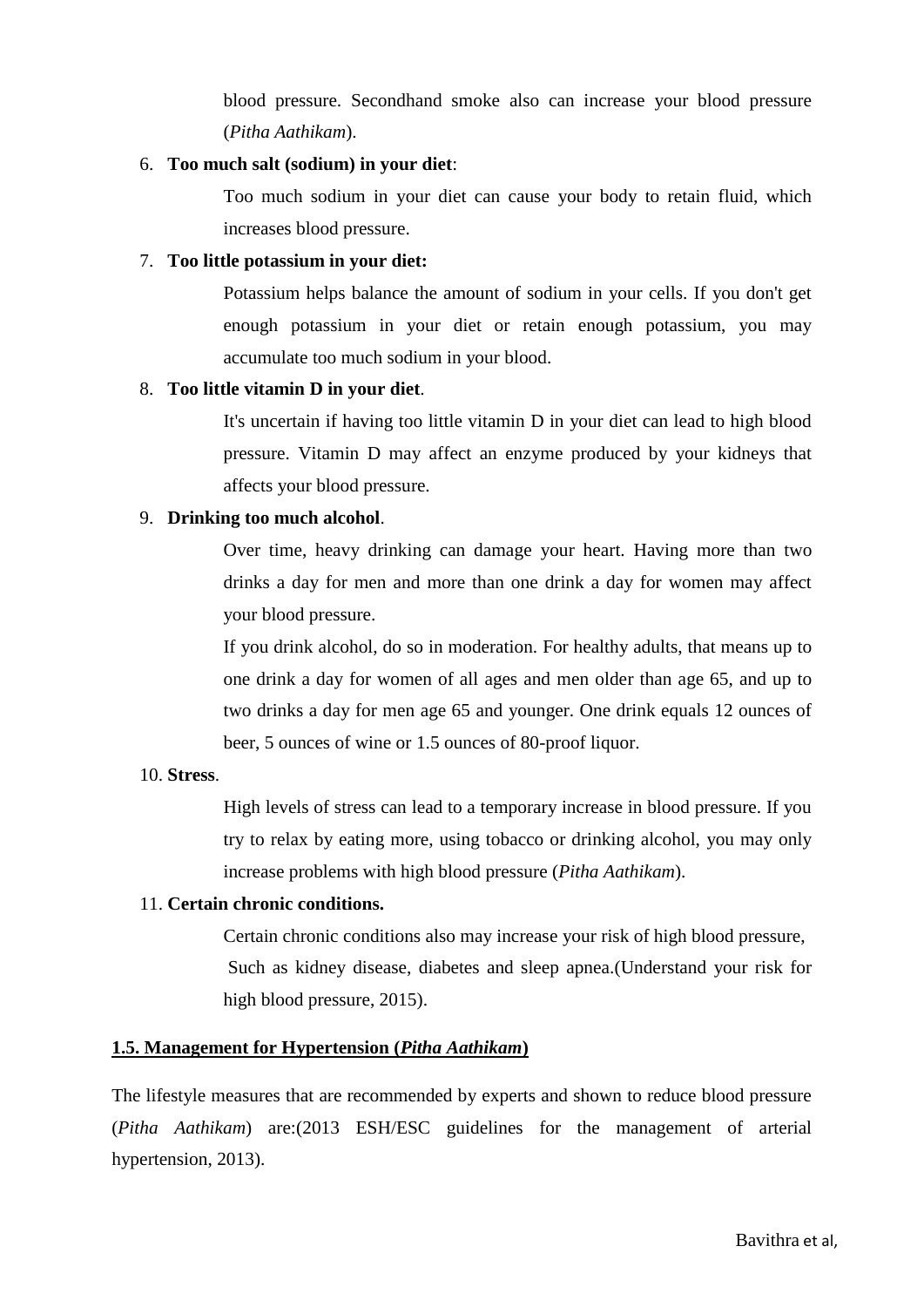- 1. Salt restriction with low fat and cholesterol.
- 2. Moderation of alcohol consumption.
- 3. High consumption of vegetables and fruits and low-fat.
- 4. Regular physical exercise.
- 5. Avoidance of cigarette Smoking.
- 6. Appropriate amounts of aerobic physical activity.
- 7. Adequate dietary intake of potassium, calcium, and magnesium.
- 8. Avoidance of the use of illicit drugs, such as cocaine

### **2. Findings and Discussion:**

| Ser.No                  | <b>Botanical name</b> | <b>Tamil</b><br>name    | <b>Sinhala</b><br>name | <b>English name</b>     | Family       |
|-------------------------|-----------------------|-------------------------|------------------------|-------------------------|--------------|
| $\mathbf{1}$            | Rauwolfiaserpentina   | Pampukala               | Ekawarya               | Indian<br>snake<br>root | Apocynaceae  |
| $\overline{2}$          | Allium sativum        | Ulli                    | Sudulunu               | Garlic                  | Liliaceae    |
| $\overline{\mathbf{3}}$ | Carumcopticum         | <b>Omam</b>             | Asamodhag<br>am        | Ajowan                  | Umbelliferae |
| $\overline{\mathbf{4}}$ | Hibiscus rosasinensis | Sevvaratha<br>$\dot{i}$ | Sappathu<br>mal        | Shoe flower             | Malvaceae    |
| 5                       | Sesamumindicum        | Ell                     | <b>Thala</b>           | Gingelly                | Pedaliaceae  |
| 6                       | Raphanus sativus      | Mullangi                | Rabu                   | Radish                  | Cruciferae   |
| $\overline{7}$          | Punicagranatum        | madhulai                | Delum                  | Pomegranate             | Punicaceae   |
| 8                       | Ocimum Sanctum        | <b>Thulasi</b>          | Madurutala             | Sacred basil            | Labitae      |
| 9                       | Allium cepa           | Periyaveng<br>ayam      | Rata lunu              | Bombay onion            | Liliaceae    |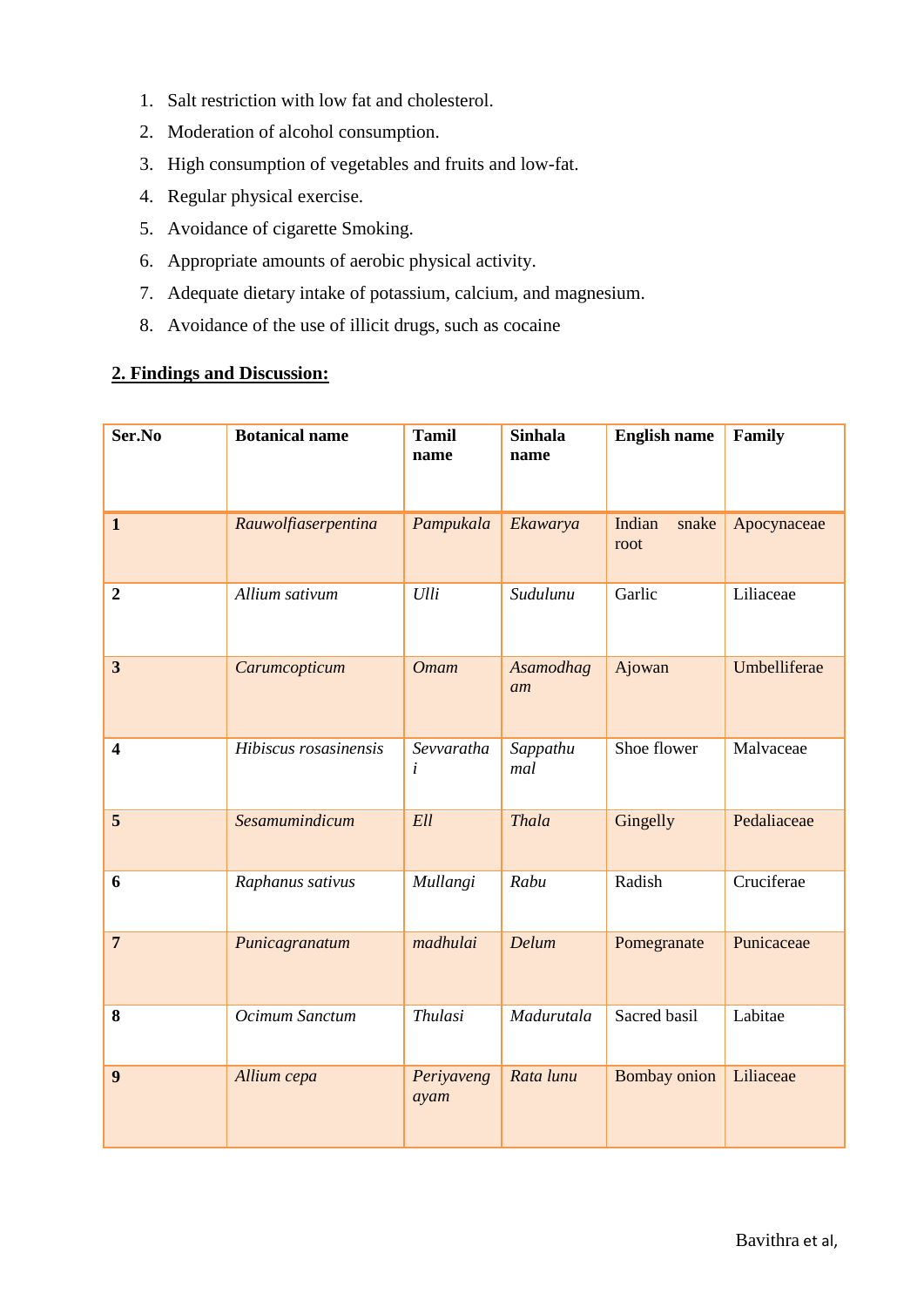| 10 | Elettariacardamomum | Elam    | Ensal   | cardamom | Zingiberaceae |
|----|---------------------|---------|---------|----------|---------------|
| 11 | Daucus carota       | Carrot  | Carrot  | Carrot   | Umbelliferae  |
| 12 | Cinnamumzeylanicum  | Karambu | Karambu | clove    | Myrtaceae     |

# **2.1***. Rauvolfia serpentina*



**Botany**: An erect perennial shrub with a long, irregularly, nodular, yellowish root stock.

**Leaves**: In whorls of 3, thin, lanceolate, acute, bright green above and pale beneath.

**Flowers**: in irregular corymbose cymes, white, often tinged with violet.

**Fruit:** Drupe, single or didymius, shining black, the inflorescence with red pedicels and calyx and white corolla.

**Flowering Time**: March to May in Indian conditions.

| 1. Scientific Name                 | : Rauvolfiaserpentina                                                 |
|------------------------------------|-----------------------------------------------------------------------|
| 2. Habitat                         | : Moist forests shady places near rain-forest.                        |
| 3. Parts used                      | : Roots and leaves.                                                   |
| 4. Chemical<br><b>Compositions</b> | : Alkaloid, Resin, Ajmaline, Ajmalicine,<br>Serpentine, Serpentinine, |

*Rauvolfia* alkaloids work by controlling nerve impulses along certain pathways that affect heart and blood vessels, lowering blood pressure*. Rauvolfia* depletes catecholamines and serotonin from nerves in the central nervous system. In a controlled intervention trial, 389 subjects, ages 21-55 years, with diastolic blood pressures 90-115 mm Hg were examined for 7-10 years. Subjects were randomly assigned to either a combination of a diuretic and *Rauvolfia serpentina*, or an identical placebo. Diastolic blood pressure was reduced an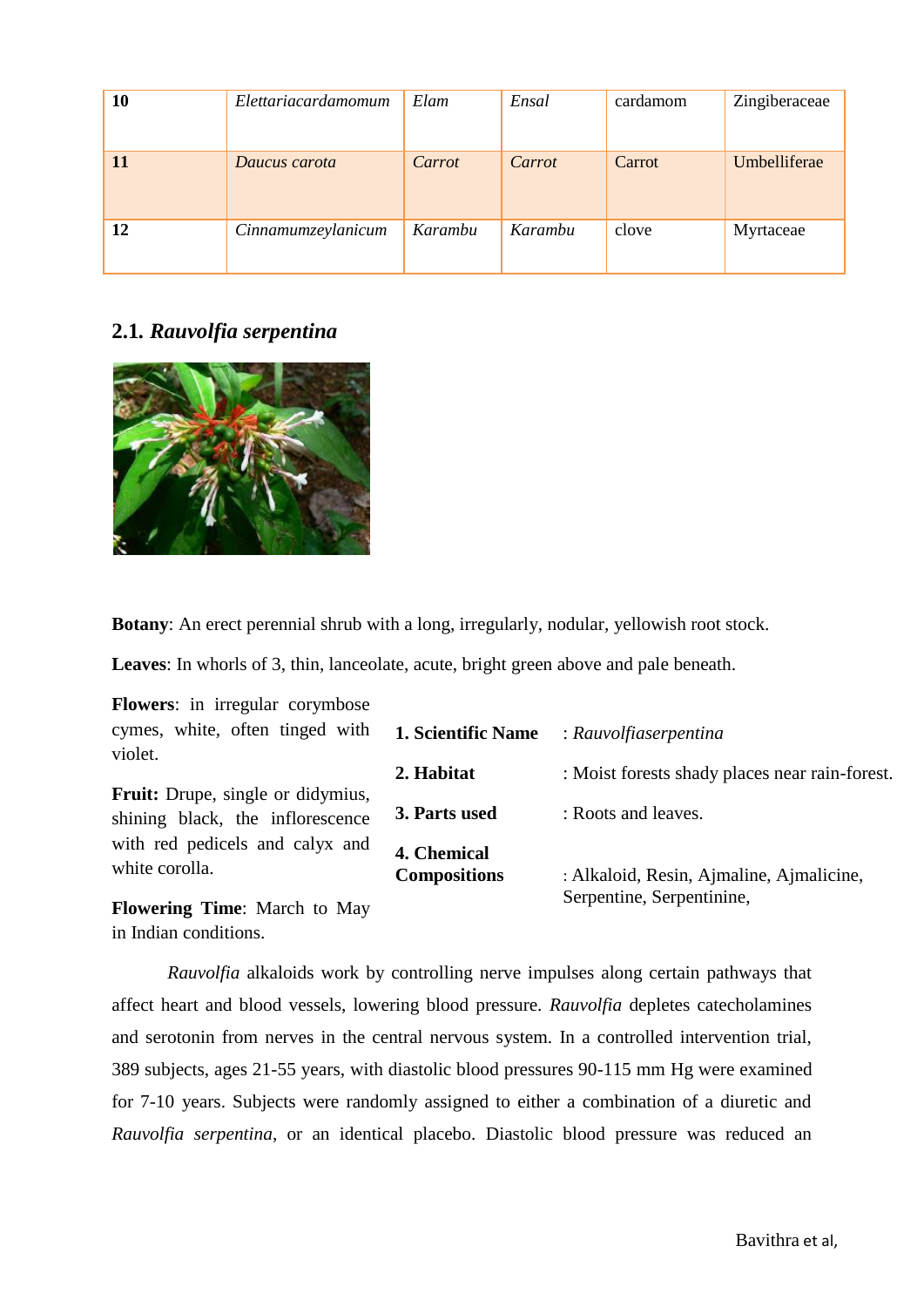average of 10 mm Hg and systolic by 16 mm Hg in the active treatment group, with no change in the placebo group.

In one study of 100 patients with essential hypertension, it was determined that serum cadmium levels were 43- percent higher and serum zinc levels 28- percent lower in hypertensives when compared with normotensive controls. When the patients were put on ajmaloon, a preparation from *Rauvolfia serpentina*, blood pressure was lowered significantly. It also appeared to decrease the elevated .serum cadmium levels in these individual(Obayashi K, 1976).

# **2.2***.Sesamum indicum*



| 1. Scientific name         | : Sesamumindicum                                                                 |
|----------------------------|----------------------------------------------------------------------------------|
| 2. Parts Used              | : leaves, seeds.                                                                 |
| 3. Habitat                 | : America, Southern States, and India.                                           |
| 4. Chemical<br>Composition | : Saccharose, pentose, lecithin, phytine, Tannin,<br>sterol, sesamin, sesamolin. |

**Botany :**Annual herb with erect stems, 30-60cm high, long ascending branch frombase, stems & quadrangular upper part and furrowed.

Leaves : opposite, below, alternate, upper lanceolate.

**Flowers** : Irregular, bisexual, short, erect, puberulous, pedicles, solitary short peduncles in axils of leaves.

**Fruit** :An oblong capsule with small oval yellowish seeds.

SI seed soaked in 70% methanol & kept in room temperature for 2 weeks. This procedure repeated twice & combined methanolic extract was evaporated under reduced pressure results in brown material.

Wister rats of either sex (200-250g) were anesthetized with Pentothal Na (80mg/kg). Trachea exposed & cannulated to facilitate spontaneous respiration, arterial BP was recorded from carotid artery via arterial cannula. Drugs and extracts were slowly injected via the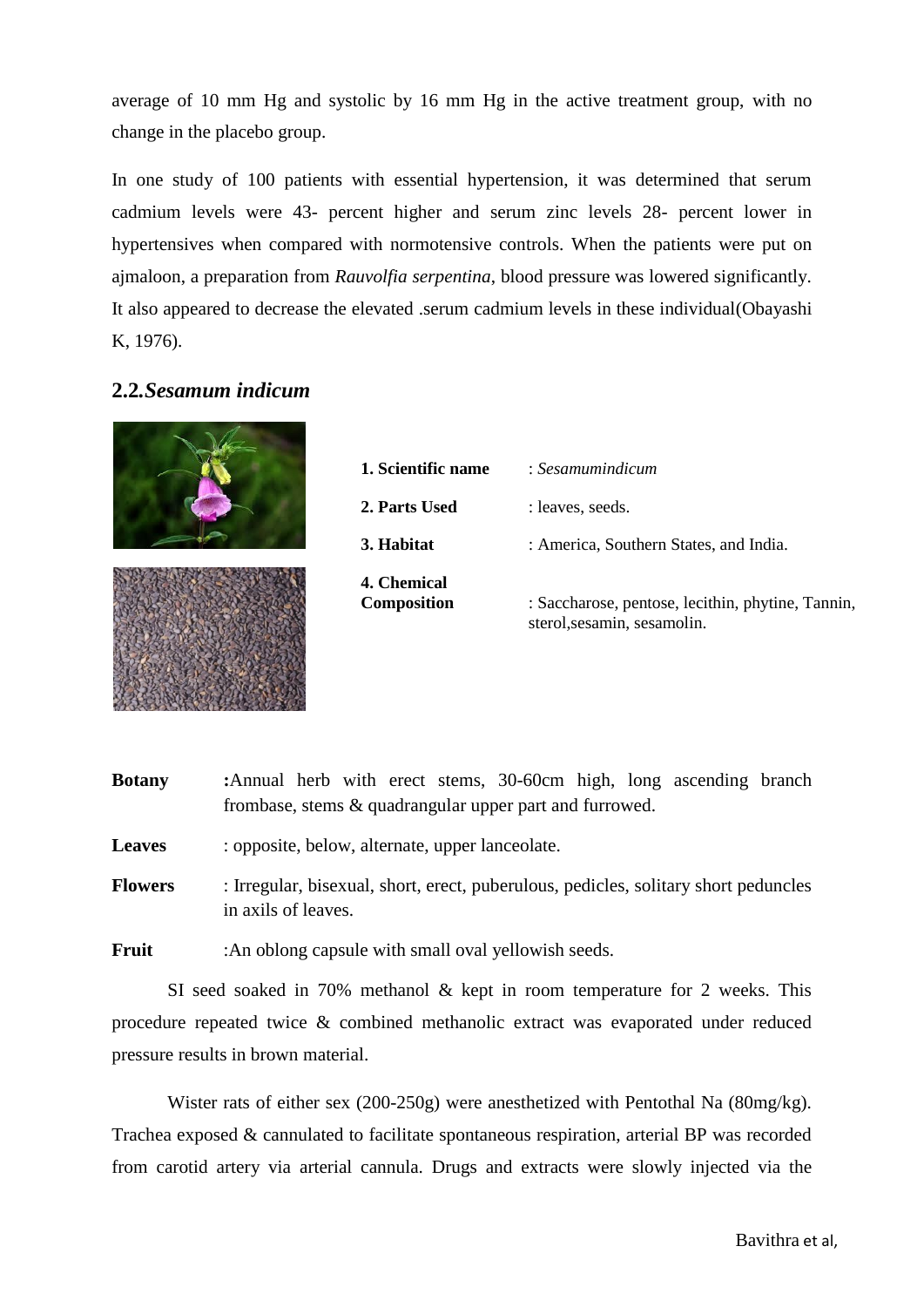cannula inserted into external jugular vein followed by saline flush.Allowed to equilibrate for 30 min. As a result fall in systolic & diastolic BP in dose dependent manner(Anwar ul hasan, 2000).

# *2.3.Ocimum sanctum*



| 1. Botanical Name                 | $: Ocimum$ sanctum                                                                                      |
|-----------------------------------|---------------------------------------------------------------------------------------------------------|
| 2. Part used                      | : Leaves, Seeds and Root                                                                                |
| 3. Habitat                        | : tropical and semitropical region of Asia                                                              |
| 4. Chemical<br><b>Composition</b> | : gallic acid, chlorogenic acid, alkaloids,<br>glycosides, and saponins along with the volatile<br>oil. |

| <b>Botany</b>   | : A much-branched aromatic herb, woody at the base, 30-60 cm high                                    |
|-----------------|------------------------------------------------------------------------------------------------------|
| <b>Branches</b> | : sub quadrangular.                                                                                  |
| <b>Leaves</b>   | : 2.5-5 cm long, elliptic-oblong, obtuse or acute, entire or serrate,<br>pubescent on both sides.    |
| <b>Flowers</b>  | : 15-20 cm long in close whorls;                                                                     |
| <b>Corolla</b>  | : 4 mm long, purplish. Nutlets 1.25 mm long, broadly ellipsoid, yellow<br>with small black markings. |

*Ocimum sanctum* fixed oil produced hypotensive effect in anaesthetized dog, which seems to be due to its peripheral vasodilatory action. The oil increased blood clotting time and percentage increase was comparable to aspirin and could be due to inhibitation of platelet aggregation.

The transient cerebral ischemia and long term cerebral hypoperfusion (causing cellular oedema, gliosis and perivascular inflammatory infiltrate) have been prevented by OS. The OS fixed oil administered intravenously produced hypotensive effect in anaesthetized dog, which seems to be due to its peripheral vasodilatory action Essential fatty acids like linoleic and linolenic acids, contained in the OS oil produce series 1 and 3 ( $PGE<sub>1</sub>$  and  $PGE<sub>3</sub>$ ) prostglandins and inhibit the formation of series 2 prostaglandins(PGE2) (M. D. Singh S Rehman HMS 1976)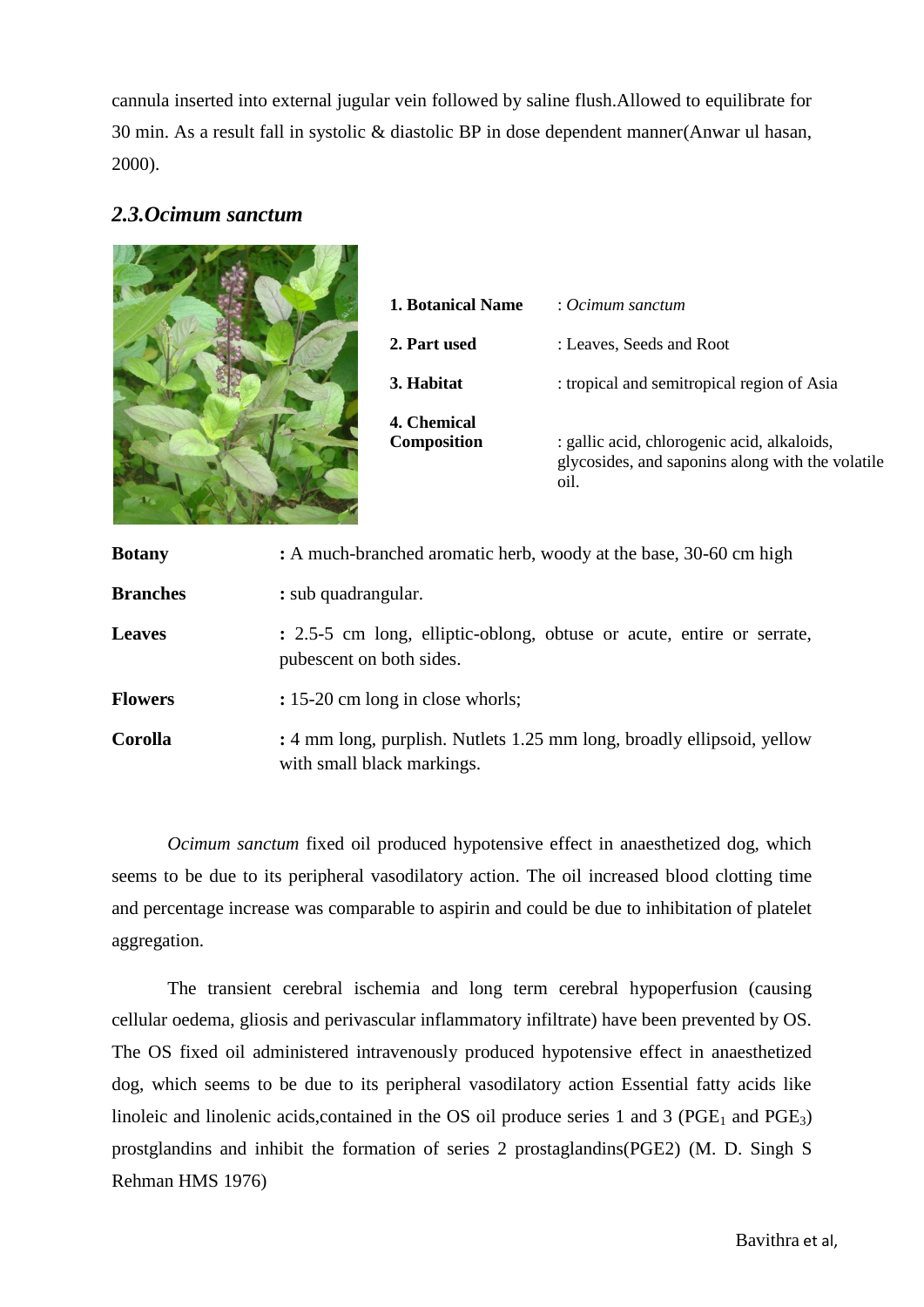The leaves of the plant were extracted with ethanol by maceration and subjected to colorimetric to determine flavonoids and phenolic compounds. High-performance TLC analysis and subsequent CAMAG's TLC scanning were performed to quantify rosmarinic acid content. Wistar rats were assigned to 6 groups of normal control, sham, isoproterenol, and treatment with 10, 20, and 40 mg/kg of the extract two times per day concurrent with MI induction. A subcutaneous injection of isoproterenol  $(100 \text{ mg/kg/day})$  for 2 consecutive days was used to induce MI. The results of the study demonstrate that *Ocimum basilicum* strongly protected the myocardium against isoproterenol-induced infarction and suggest that the cardio protective effects could be related to anti oxidative activities(Kelm MA, 2000).

# **2.4.***Punica granatum*



| <b>Botanical name</b>                  | : Punicagramatum                                                             |
|----------------------------------------|------------------------------------------------------------------------------|
| <b>Part used</b>                       | : fruits, leaves                                                             |
| <b>Habitat</b>                         | : Tropical temperate countries                                               |
| <b>Chemical</b><br><b>Compositions</b> | : pelleterine, isopelleterine, tannin,<br>glucoside, gallic acid, Saccharose |

| <b>Botany</b>  | : A small multi-stemmed shrub/tree 5-10 m tall. Canopy open, crown<br>base low. Stem woody and spiny, bark smooth and dark grey.                                                                                                  |
|----------------|-----------------------------------------------------------------------------------------------------------------------------------------------------------------------------------------------------------------------------------|
| <b>Leaves</b>  | : simple, 2-8 cm long, oblong or obovate, glabrous, opposite lyplaced,<br>short-petioled surface shining.                                                                                                                         |
| <b>Flowers</b> | : regular, solitary or in fascicles at apices, 4-6 cm. Petals lanceolate, 5-<br>7, wrinkled and brilliant orange-red. Hypanthium coloured, 5-8 lobed.<br>Anthers numerous. Calyx persistent.                                      |
| Fruit          | : a round berry, 5-12 cm, pericarp leathery. Interior compartmentalized<br>with many pink-red sections of pulp-like tissue, each contains a seed<br>grain. Fruits globose with persistent callipe and a coriaceous woody<br>rind. |
| <b>Seeds</b>   | : numerous, angular with fleshy testa, 1.3 cm long.                                                                                                                                                                               |

Acute subcutaneous administration of Angiotensin II (Ang II) causes a rise in blood pressure in diabetic Wistar rats. Diabetes was induced using streptozotocin (70 mg/kg, i.v.). Chronic administration of pomegranate juice (PJ) extract (100 mg/kg and 300 mg/kg; p.o. for 4 weeks) obtained from *Punica granatum* (punicaceae) fruits reduced the mean arterial blood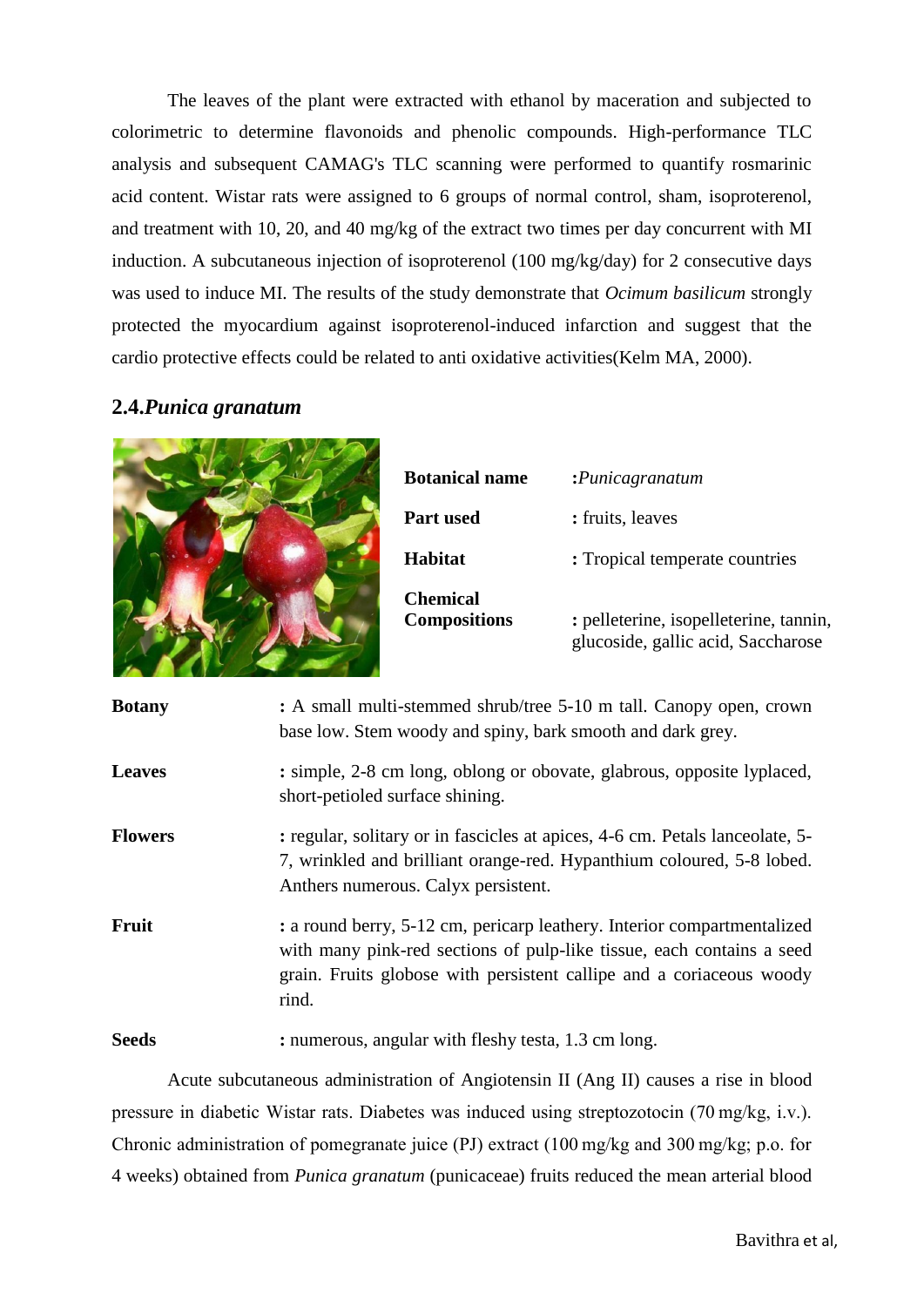pressure and vascular reactivity changes to various catecholamine's and also reversed the biochemical changes induced by diabetes and Ang II. PJ treatment also caused a significant decrease in levels of thiobarbituric acid reactive substances (TBARS) in kidney and pancreas while activities of enzymes superoxide dismutase (SOD), catalase (CAT), and glutathione reductase (GSH) showed significant elevation. The cumulative concentration response curve (CCRC) of Ang II was shifted towards right in rats treated with PJ using isolated strip of ascending colon. In histopathological examination, PJ treatment prevented the tubular degenerative changes induced by diabetes. The results suggest that the PJ extract could prevent the development of high blood pressure induced by Ang II in diabetic rats probably by combating the oxidative stress induced by diabetes and Ang II and by inhibiting ACE activity(Mahalaxmi mohan, 2010).

# **2.5.** *Raphanus sativus*



| 1. Botanical name                 | : Raphanus sativus                                                                 |
|-----------------------------------|------------------------------------------------------------------------------------|
| 2. Part used                      | : Root, leaves, seeds                                                              |
| 3. Habitat                        | : Asia                                                                             |
| 4. Chemical<br><b>Composition</b> | : Alkaloid, Cytokinin, pyrrolidine,<br>phenethylamine, N-methyl<br>phenethylamine, |

| <b>Botany</b>  | : An annual or biennial herb with succulent taproot.                                                                                                                                                                                                   |
|----------------|--------------------------------------------------------------------------------------------------------------------------------------------------------------------------------------------------------------------------------------------------------|
| <b>Taproot</b> | : Widely variable in colour, shape and size. Red, pink, white, yellow,<br>purple or black externally, white to bright pink internally. Spherical,<br>spindle- or turnip-shaped, tapering from top or bottom, 2 cm to 1m<br>long and 60 cm in diameter. |
| <b>Leaves</b>  | : Lobed, with a larger, rounded, terminal lobe and smaller, paired<br>lower segments. Irregularly toothed.                                                                                                                                             |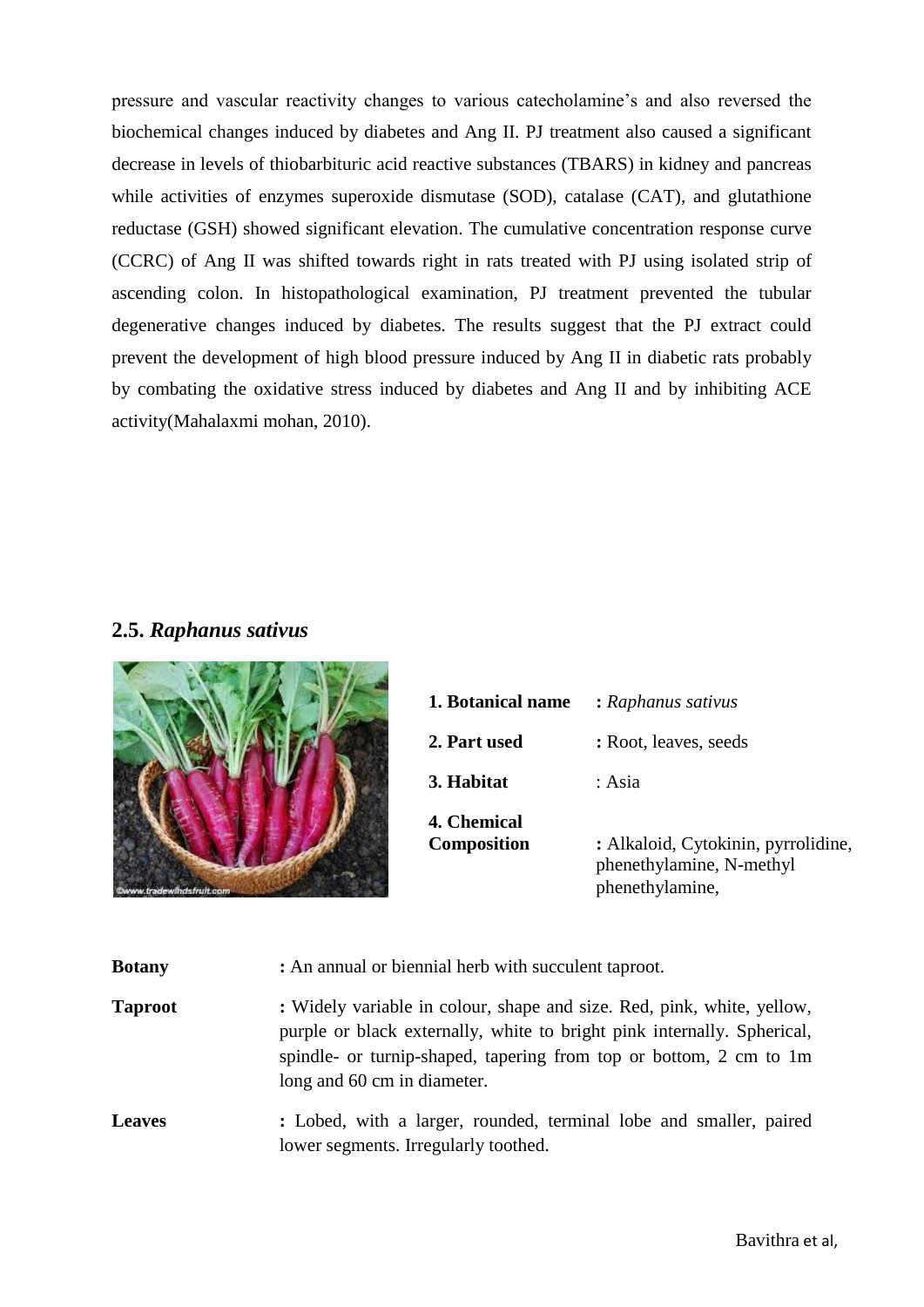**Flowers :** Four white to pink or pale violet petals. Four sepals. Flowers borne on erect, many-flowered inflorescences up to 90 cm tall.

**Fruit** :A smooth, beaked, fleshy (fruit divided into two parts by a thin partition and opening by two valves to reveal seeds on central limb).

The study aim was to investigate the antihypertensive effect after oral supplementation of dried radish leaves powder (DRLP). Angiotensin-converting enzyme (ACE) activity was measured by spectrophotometric assay. The systolic blood pressure (SBP) was measured in spontaneously hypertensive (SHR) and normotensive rats (Wistar) by the tail cuff method after a 4-week diet with DRLP at the level of 2.5% or 5%. The supplementation of DRLP decreased SBP of SHR although the 5% supplementation level did not show any more pronounced effect than the 2.5% level did. The decrease in the SBP observed for both 2.5% and 5% DRLP was accompanied by significant increases of the urinary Na and K excretion. The DRLP supplementation showed a potent ACE-inhibitory activity in pulmonary tissue from both hypertensive and normotensive rats. However, the DRLP supplementation did not affect the SBP in normotensive rats. These results indicated that DRLP exerted an antihypertensive effect in SHR due to the decreased ACE activity and increased urinary Na excretion(Bo Ram Kim, 2010).

# *2.6. Carom copticum*



| 1. Botanical name                 | : Carom copticum                                |
|-----------------------------------|-------------------------------------------------|
| 2. Part used                      | : Fruits, seeds                                 |
| 3. Habitat                        | : Mediterranean region                          |
| <b>4. Chemical</b><br>Composition | : Thymol, dipentene,t-<br>terpenene, glycosides |

**Botany** : A minutely pubescent herb with a fusiform root.

**Stem** : 30-90cm tall, erect, branched.

**Leaves** : pinnate, ultimate, segments, all leaves linear.

- **Flowers** : white, polygamous, umbels, enlarged or irregular petals.
- Fruit : ovoid, -2mmcompressed, solitary.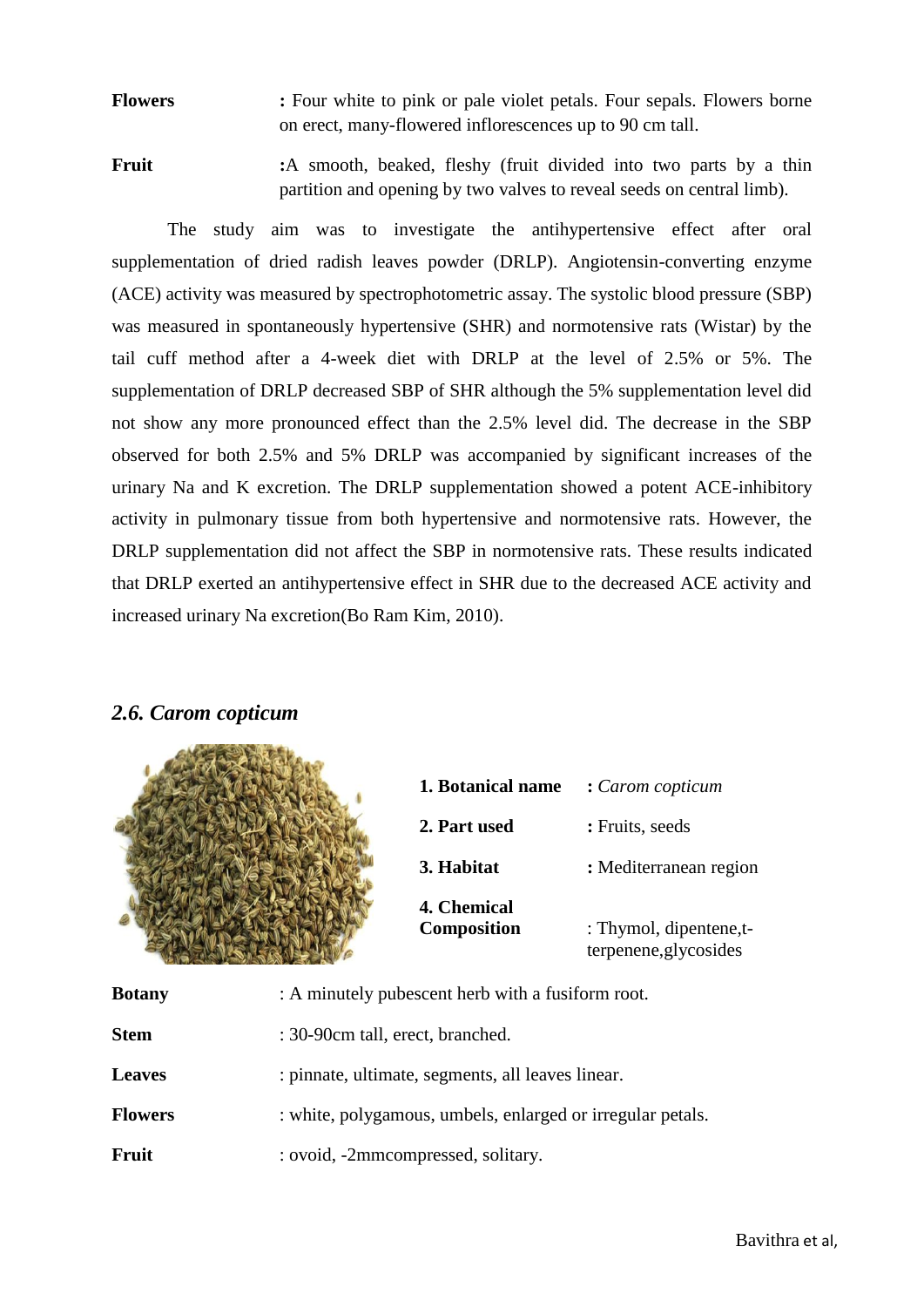The crude extract of C. copticum (1-30 mg/kg) produces a fall in BP and heart rate (HR) of anesthetized normotensive (NMT) rats. Hypotension produced is very brief and returns to normal within a minute. At the low dose (up to 1 mg/kg), the crude extract produces negligible change in the HR. However, bradycardia has been reported at the higher doses (10-30 mg/kg)(A.H.Gilania, 2005).



# **2.7.** *Allium Sativum*

| 1. Botanical name                  | :Allium sativum                          |
|------------------------------------|------------------------------------------|
| 2. Part used                       | : Bulb                                   |
| 3. Habitat                         | : Tropical areas                         |
| 4. Chemical<br><b>Compositions</b> | : Phenol, flavonoid, alliin, gallic acid |

| <b>Botany</b>      | : Biennial, perennial herb with aromatic fleshy ground bulb.                                                                                                                                                                            |
|--------------------|-----------------------------------------------------------------------------------------------------------------------------------------------------------------------------------------------------------------------------------------|
| The leaves         | : Long, narrow and flat like grass.                                                                                                                                                                                                     |
| The bulb           | The only part eaten is of a compound nature, consisting of numerous<br>bulb lets, known technically as 'cloves,' grouped together between the<br>membranous scales and enclosed within a whitish skin, which holds<br>them as in a sac. |
| <b>The flowers</b> | : Placed at the end of a stalk rising direct from the bulb and are whitish,<br>grouped together in a globular head, or umbel, with an enclosing kind<br>of leaf, and among them are small bulb.                                         |

Garlic has long been used for a variety of cardiovascular conditions, especially hyperlipidemia. It has also been reported to have hypotensive action. It is thought to increase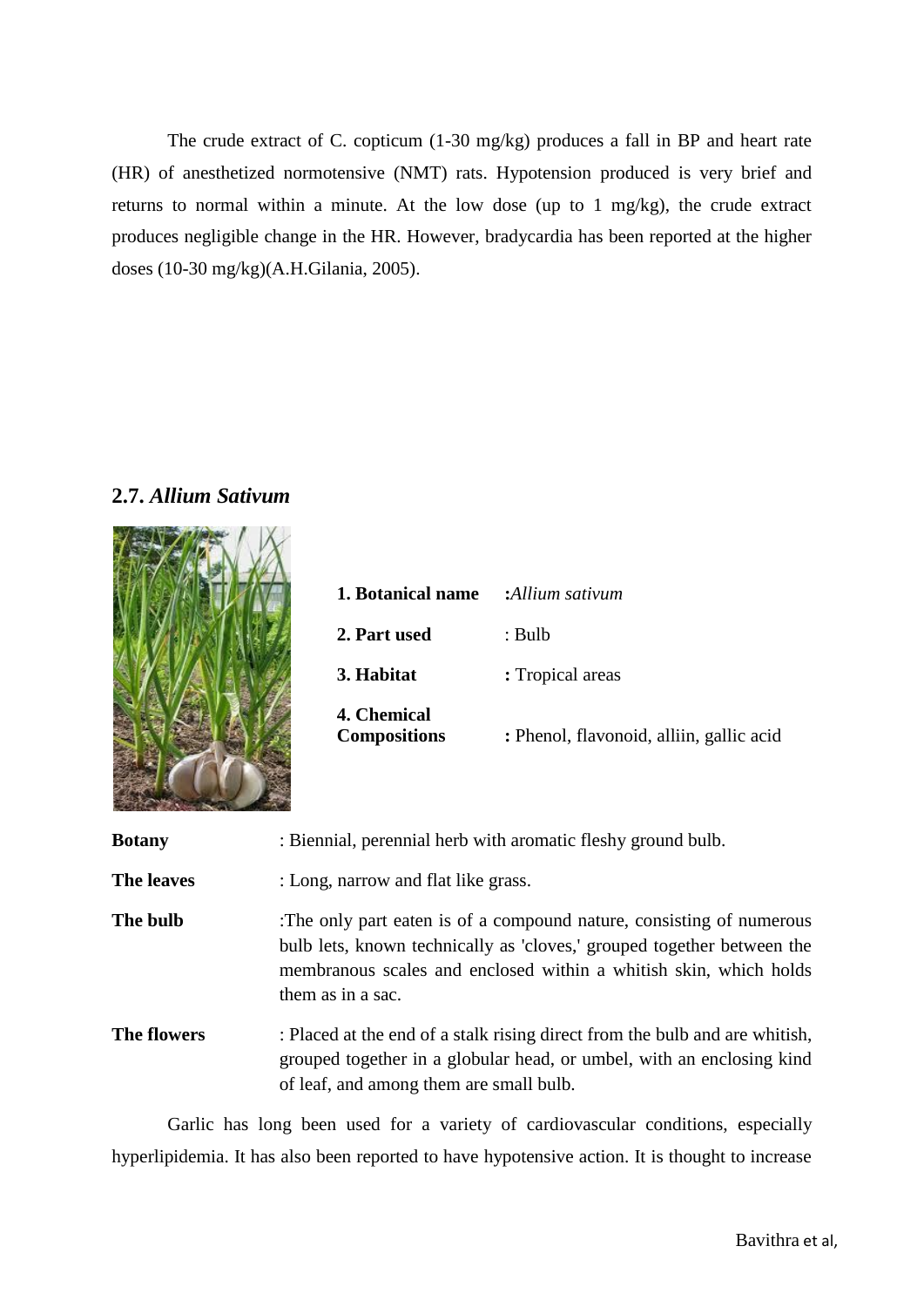nitric oxide production, resulting in smooth muscle relaxation and vasodilatation. One of the primary active compounds that gives garlic its characteristic odor and many of its healing benefits is called allicin. Meta-analysis of randomly chosen literary data has demonstrated that garlic is related to decrease of BP in patients with increased systolic pressure, but not in patients without increased systolic pressure.Garlic preparations have been found to be superior to placebo in reducing BP in individuals with HTN. The antioxidative and antihypertensive effect of garlic has been observed in 20 patients with HTN compared to 20 patients with normal pressure, who have been receiving garlic pearls preparation for a period of two months. The results have revealed decreased BP, significant reduction of 8-hydroxy-2 deoxyguanosin, level of nitric oxide, and lipid peroxidation, and an increased level of antioxidative vitamins (C and E). This study points to the beneficial cardioprotective action of garlic in essential HTN(Ahmad, 2011).

## *2.8.Allium cepa*



| 1. Botanical name                  | : Allium cepa                                                                                           |
|------------------------------------|---------------------------------------------------------------------------------------------------------|
| 2. Part used                       | : Bulbs                                                                                                 |
| 3. Habitat                         | :Tropical and subtropical regions                                                                       |
| 4. Chemical<br><b>Compositions</b> | : beta-sitosterol-3 beta-glucopyranoside-6'-<br>palmitate, sitosterol, tryptophane, adenine<br>riboside |

| <b>Botany</b>  | : Bienmal, perennial herb with aromatic fleshy underground bulb                                                 |
|----------------|-----------------------------------------------------------------------------------------------------------------|
| <b>Leaves</b>  | : Linear hollow, cylindric and fleshy                                                                           |
| <b>Flowers</b> | : White in globular umbels, spathe composed of 2-3 reflexed walls                                               |
| The bulb       | : Several layers, Ovaloccur in clusters of 3–18, plant protected by a<br>membrane which turns to a papery coat. |

This study was designed to show the effects of onion on blood pressure in N G-nitro-L-arginine methyl ester (L-NAME) induced-hypertensive rats and stroke prone spontaneously hypertensive rats (SHRSP) using dried onion at 5% in their diets. For the experiment with L-NAME induced-hypertensive rats, male 6-weeks-old Sprague-Dawley rats were given tap water containing L-NAME to deliver 50 mg/kg BW/day. In this experiment,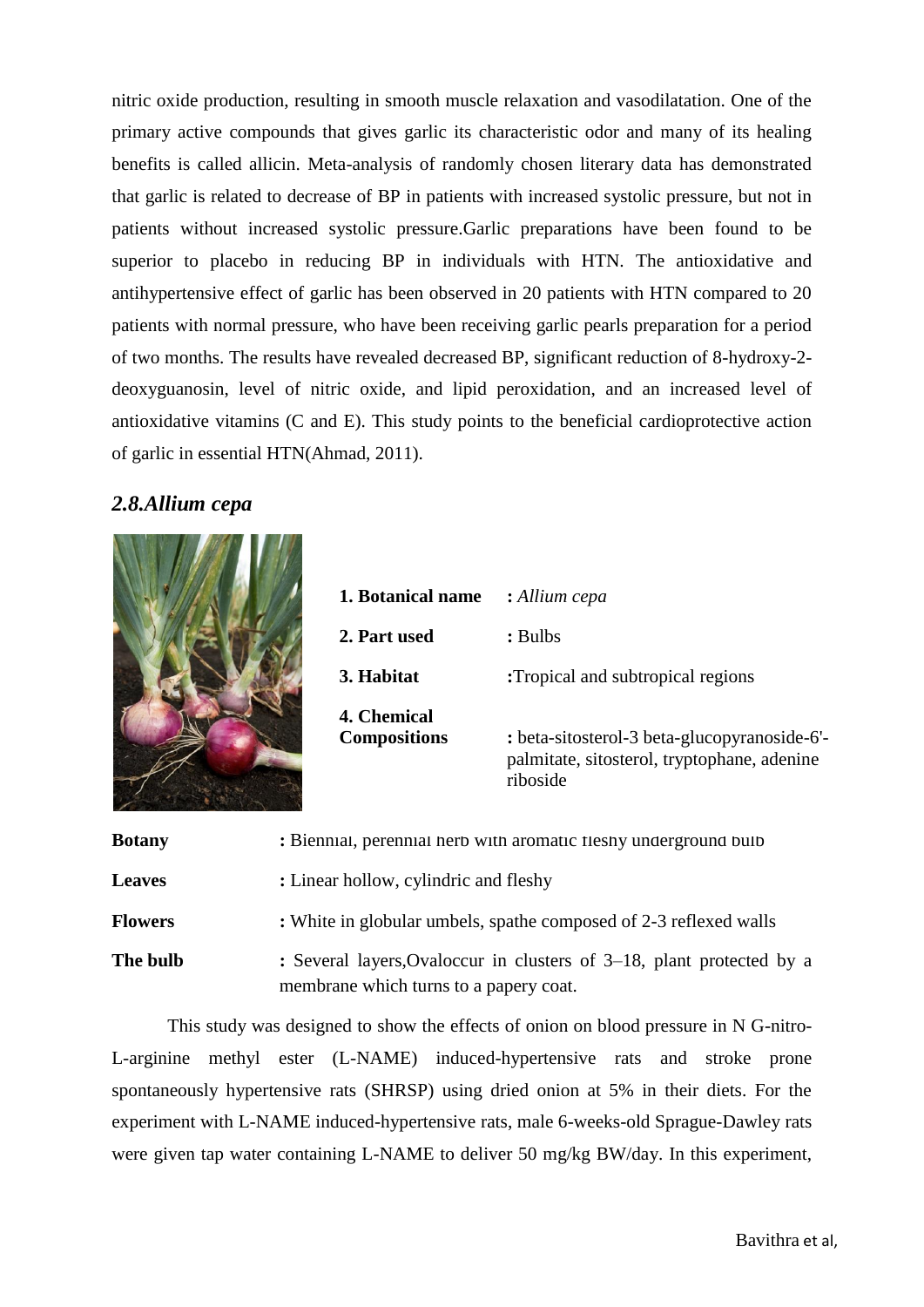we found distinct antihypertensive effects of onion on the L-NAME induced-hypertensive rats and the SHRSP. Dietary onion decreased the thiobarbituric acid reactive substances (TBARS) in plasma in these hypertensive rats. Also, onion increased the nitrate/nitrite (products of nitric oxide (NO)) excreted in urine and the NO synthase (NOS) activity in the kidneys in SHRSP. These results suggested that the increased NO caused by the greater NOS activity, and additionally by the increased saving of NO by the antioxidative activity of onion, was one of the cause of the antihypertensive effect of onion in SHRSP. In the L-NAME induced hypertensive rats, onion did not significantly block the inhibition of NOS activity by L-NAME, and decreased nitrate/nitrite excretion in urine was not restored. The mechanism of the antihypertensive effect of onion probably involves increased saving of NO by antioxidative activity of onion in L-NAME induced-hypertensive rats(Yoko Sakaia, 2003).

## **2.9***.Elletaria cardamom*

| 1. Botanical name                  | :Elettaria cardamomum                                             |
|------------------------------------|-------------------------------------------------------------------|
| 2. Part used                       | :Seeds                                                            |
| 3. Habitat                         | : Tropical region                                                 |
| 4. Chemical<br><b>Compositions</b> | : Linalool, terpenolene, sabinene,<br>linalool, endbornyl acetate |
|                                    |                                                                   |

| <b>Botany</b>      | : Perennialherb with fleshyrhizomes gives rise to erect shoots that bear<br>two rows of linear-lance-shaped leaves                                                                         |
|--------------------|--------------------------------------------------------------------------------------------------------------------------------------------------------------------------------------------|
| <b>Leaves</b>      | :Smooth and dark green above, silky and paler beneath. They taper to<br>an acute point                                                                                                     |
| The inflorescences | :Separate, horizontal stems that spread along the ground. loose<br>panicles about $2$ ft. $(0.6 \text{ m})$ long, white or yellowish petals with lilac<br>veins and pink or yellow margins |
| The fruits         | : Thin-walled, smooth-skinned, oblong, greenish capsules about 3/4 in<br>(1.9 cm) long. Contains 15-20 aromatic reddish brown seeds.                                                       |

Fruit powder was evaluated for its antihypertensive potential and its effect on some of the cardiovascular risk factors in individuals with stage 1 hypertension. Twenty, newly diagnosed individuals with primary hypertension of stage 1 were administered 3 g of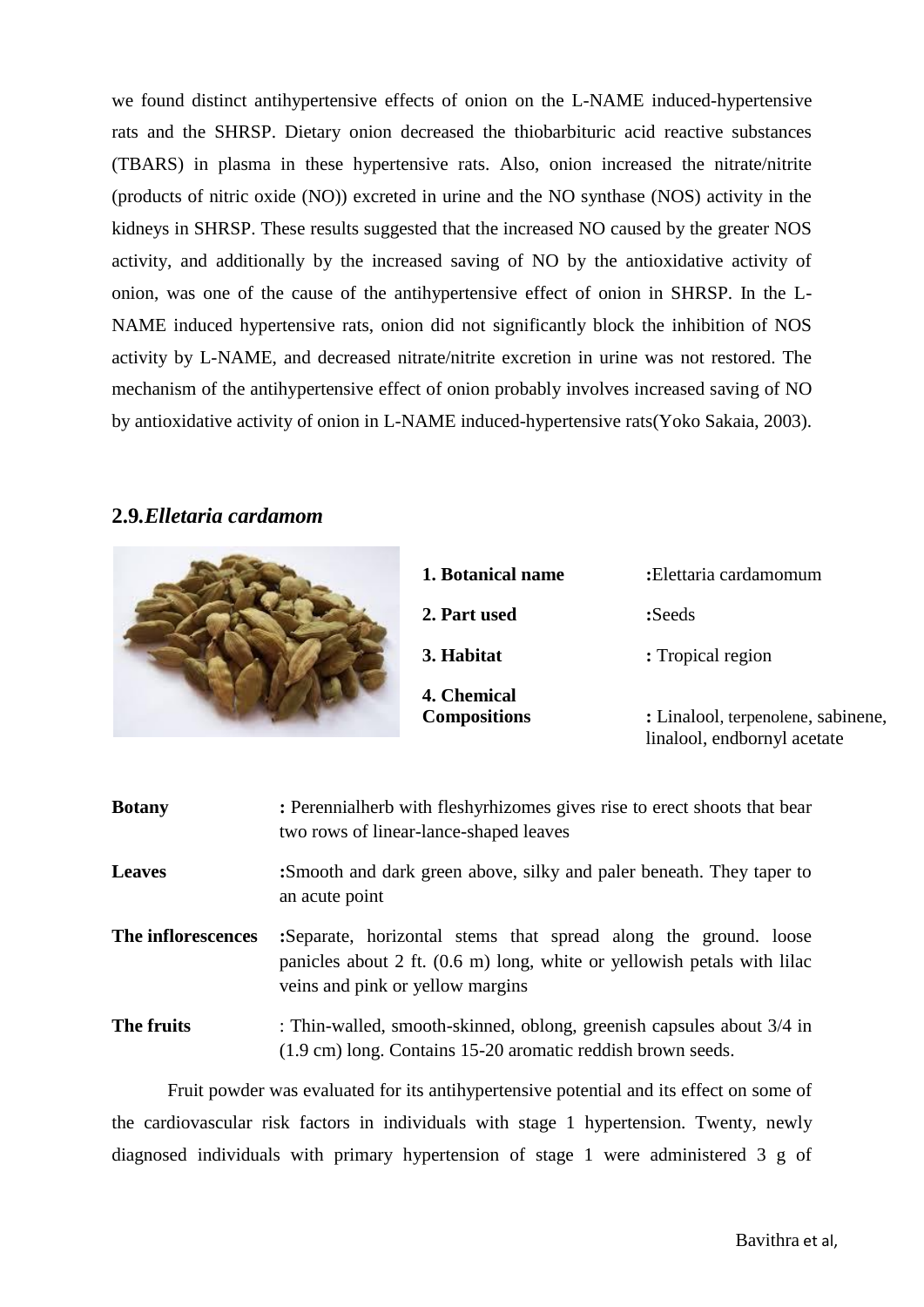cardamom powder in two divided doses for 12 weeks. Blood pressure was recorded initially and at 4 weeks interval for 3 months. Blood samples were also collected initially and at 4 weeks interval for estimation of lipid profile, fibrinogen and fibrinolysis. Total antioxidant status, however, was assessed initially and at the end of the study. Administration of 3 g cardamom powder significantly  $(p<0.001)$  decreased systolic, diastolic and mean blood pressure and significantly  $(p<0.05)$  increased fibrinolytic activity at the end of 12th week. Total antioxidant status was also significantly  $(p<0.05)$  increased by 90% at the end of 3 months. However, fibrinogen and lipid levels were not significantly altered. All study subjects experienced a feeling of well-being without any side-effects. Thus, the present study demonstrates that small cardamom effectively reduces blood pressure, enhances fibrinolysis and improves antioxidant status, without significantly altering blood lipids and fibrinogen levels in stage 1 hypertensive individuals(Verma S.K, 2009).

## **2.10.***Cinnamom zeylanicum*



| 1. Botanical name                         | : Cinnamon zeylanicum                                                 |
|-------------------------------------------|-----------------------------------------------------------------------|
| 2. Part used                              | : Bark                                                                |
| 3. Habitat                                | : Asia                                                                |
| <b>4. Chemical</b><br><b>Compositions</b> | : Volatile oil, Caryophyllin, Eugenin,<br>Tannic acid, Salicylic acid |

| <b>Botany</b>  | $: A small tree 10-13$<br>branches with pale yellowish grey, smooth and glabrous buds |  |
|----------------|---------------------------------------------------------------------------------------|--|
| <b>Leaves</b>  | : Opposite, numerous, long oval.                                                      |  |
| <b>Flowers</b> | : Regular, Bisexual, Jointed to short stalks,                                         |  |
| Calyx          | : 1.2cm long, glabrous, Colour change from white green to crimson                     |  |
| Fruit          | : Fleshy, obovoid-oblong, Crowned by persistant inflexes calyx.                       |  |

In a series of three experiments, treated SHR eating sucrose and non-sucrose containing diets were given various amounts of cinnamon, cinnamon extracts, or chromium. Then various parameters such as: body weight, systolic blood pressure, hematology and blood chemistries were followed for three to four weeks.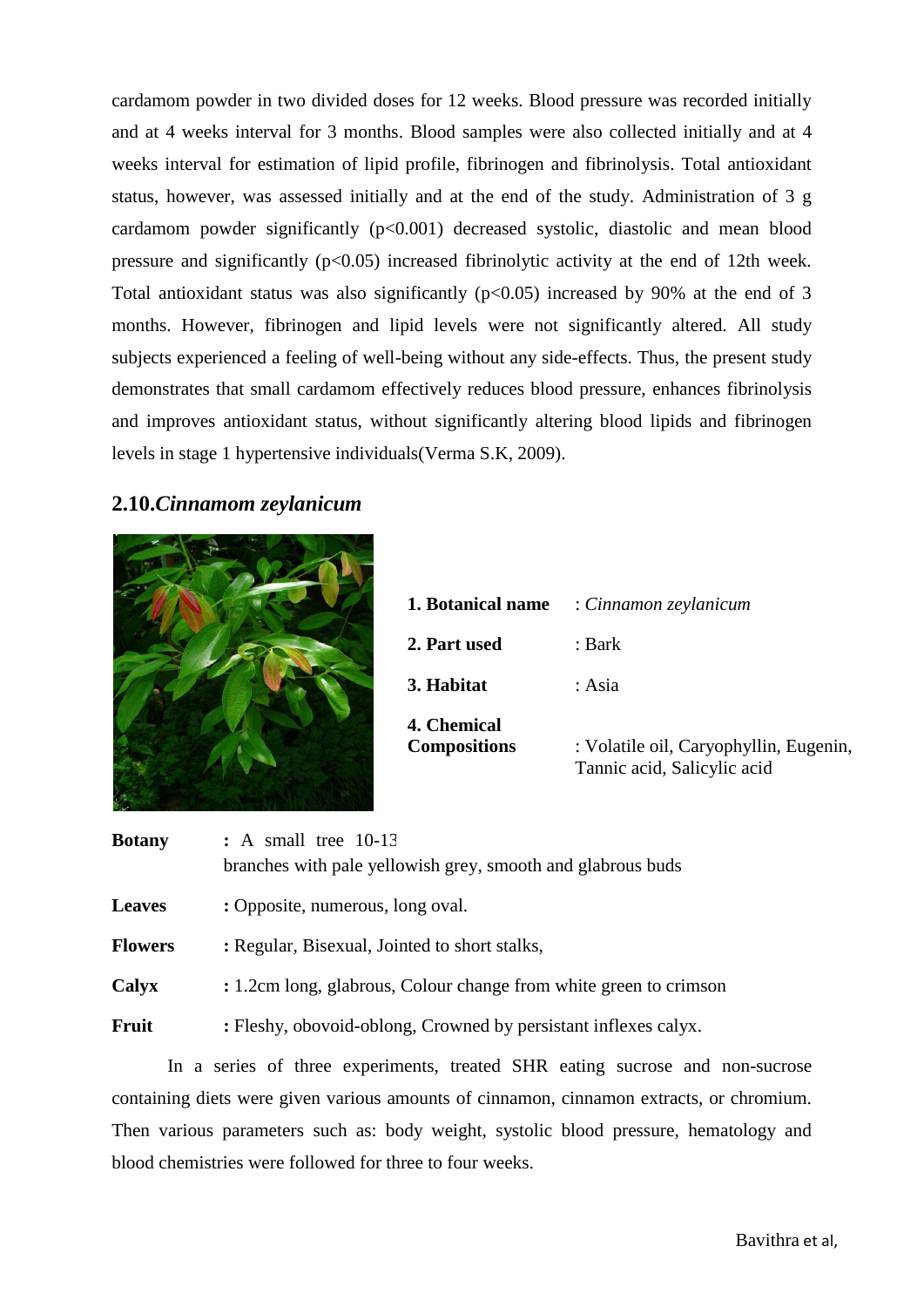Diets high in sucrose content are associated with insulin resistance and the elevation of SBP. Addition to diets of cinnamon (8% w/w) reduced the SBP of rats eating sucrose containing diets to virtually the same levels as SHR consuming non sucrose containing (only starch) diets. The presence of cinnamon in the diet also decreased the SBP of SHR consuming a non-sucrose-containing diet, suggesting that cinnamon reduces more than just sucrose-induced SBP elevations—perhaps a genetic component of the elevated BP as well. The effects of cinnamon on SBP tended to be dose-dependent. Cinnamon did not decrease the levels of blood glucose, but did lower circulating insulin concentrations. Aqueous extracts of cinnamon also decreased SBP and lowered the circulating levels of fructosamine. Though cinnamon possess antihypertensive action(Harry G.P, 2006).

### **2.11***. Hibiscus rosasinensis*



| 1. Botanical name                  | : Hibiscus rosasinensis           |
|------------------------------------|-----------------------------------|
| 2. Part used                       | : Leaves, flowers                 |
| 3. Habitat                         | : Tropical and subtropical region |
| 4. Chemical<br><b>Compositions</b> | : Hibisin                         |

**Botany :** Large spreading shrub with brownish bark, long stem with reddish brown

- **Leaves :** Simple, Alternate, Ovate, or lanceolate,the leaves are arranged alternately on branches and are ovate in shape, 5 to 15 cm long. Dark green or variegated with lighter patches and the margins of the leaves are toothed.
- **Flowers :** regular, Bisexual, Solitary, Axillary, Bright red,the red flowers are very large and can be up to 15 cm long. Stalks of the stamens and the style are fused into a long column that is exerted from the center of the widely spreading petals.
- **Calyx :** Fused, segments almost divided to the middle
- **Fruits :** Capsuled, of Red hibiscus is a dry, five parted capsule that contains up to three seeds, each of which is kidney-shaped and 2.5 cm long. (Staples 2005).

The antihypertensive effect of this plant extract has been variously studied. An intravenous administration of 20 mg/kg of a water extract of dry HS calyx produced a fall in the BP of experimentally induced hypertensive rats. The antihypertensive effects of the crude extract of the HS have been attributed to mediation through acetylcholine and histamine like dependent mechanism through direct vasorelaxant effects(Adegunloye BJ, 1996).Earlier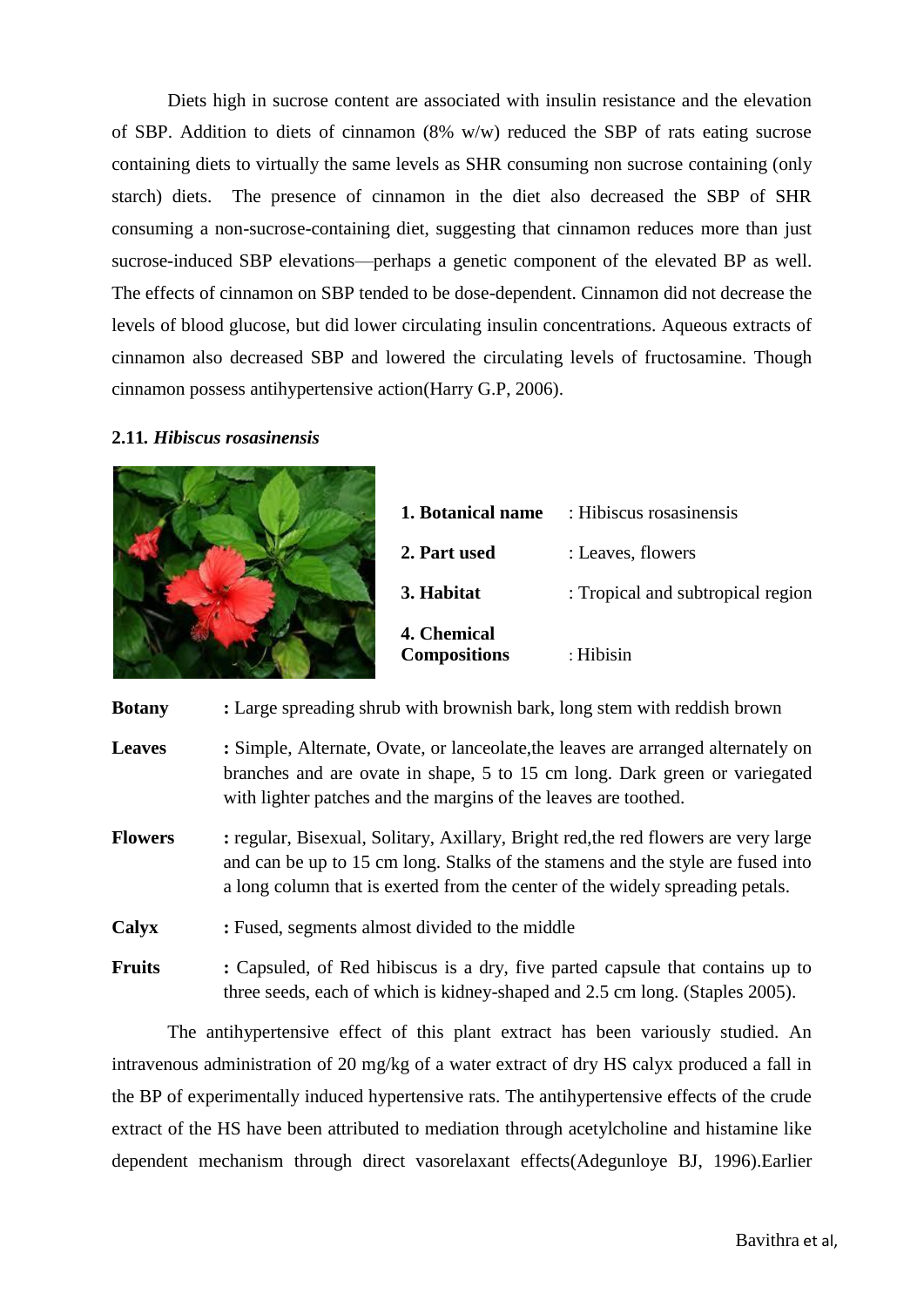report showed that the petal crude extract of same plant had a direct relaxant effect on the aortic smooth muscle of rats(Ngom S, 2009)

# *2.12.Daucus carota*

| 1. Botanical name                  | : Daucas carota                                                            |
|------------------------------------|----------------------------------------------------------------------------|
| 2. Part used                       | : Leaves, root                                                             |
| 3. Habitat                         | : Western Asia and Europe                                                  |
| 4. Chemical<br><b>Compositions</b> | :Phytic acid phosphorus. Choline, Carotol<br>Daucene, Germacrene, Copaenol |

**Botany :** A biennial, up to 150 cm tall with a grooved, hairless or bristly stem.

**Leaves** : Finely divided, giving a feathery appearance. Upper leaves are reduced and have a sheathing petiole (leaf stalk). Leaves have a characteristic carrot odour.

**Root :** Small (in comparison to commercial carrots), tough, pale-fleshed taproot.

- **Flowers :** White to purple-tinged, borne in late summer in umbrella-like clusters (umbels) up to 7 cm in diameter. The umbels can be concave, flat or convex. Central flowers of the umbel are sometimes dark purple. Flowering heads become concave (and are considered to resemble birds' nests) when they turn to seed.
- **Fruits :** Dry schizocarp (splitting into two single-seeded portions), 2–4 mm in diameter, with spiny ridges. The spiny fruits attach to the fur of passing animals, aiding seed dispersal.

It has been used in traditional medicine to treat HTN. Activity-directed fractionation of aerial parts of *D. carota* resulted in the isolation of two coumarin glycosides coded as DC-2 and DC-3. Intravenous administration of these compounds caused a dose-dependent (1–10 mg/kg) fall in arterial BP in NMT anesthetized rats. In the in vitro studies, both compounds caused a dose-dependent (10–200 μg/ml) inhibitory effect on spontaneously beating guinea pig atria as well as on the K+ -induced contractions of rabbit aorta at similar concentrations. These results indicate that DC-2 and DC-3 may be acting through blockade of calcium channels, and this effect may be responsible for the BP-lowering effect of the compounds observed in the in vivo studies.(Gilani AH, 2000).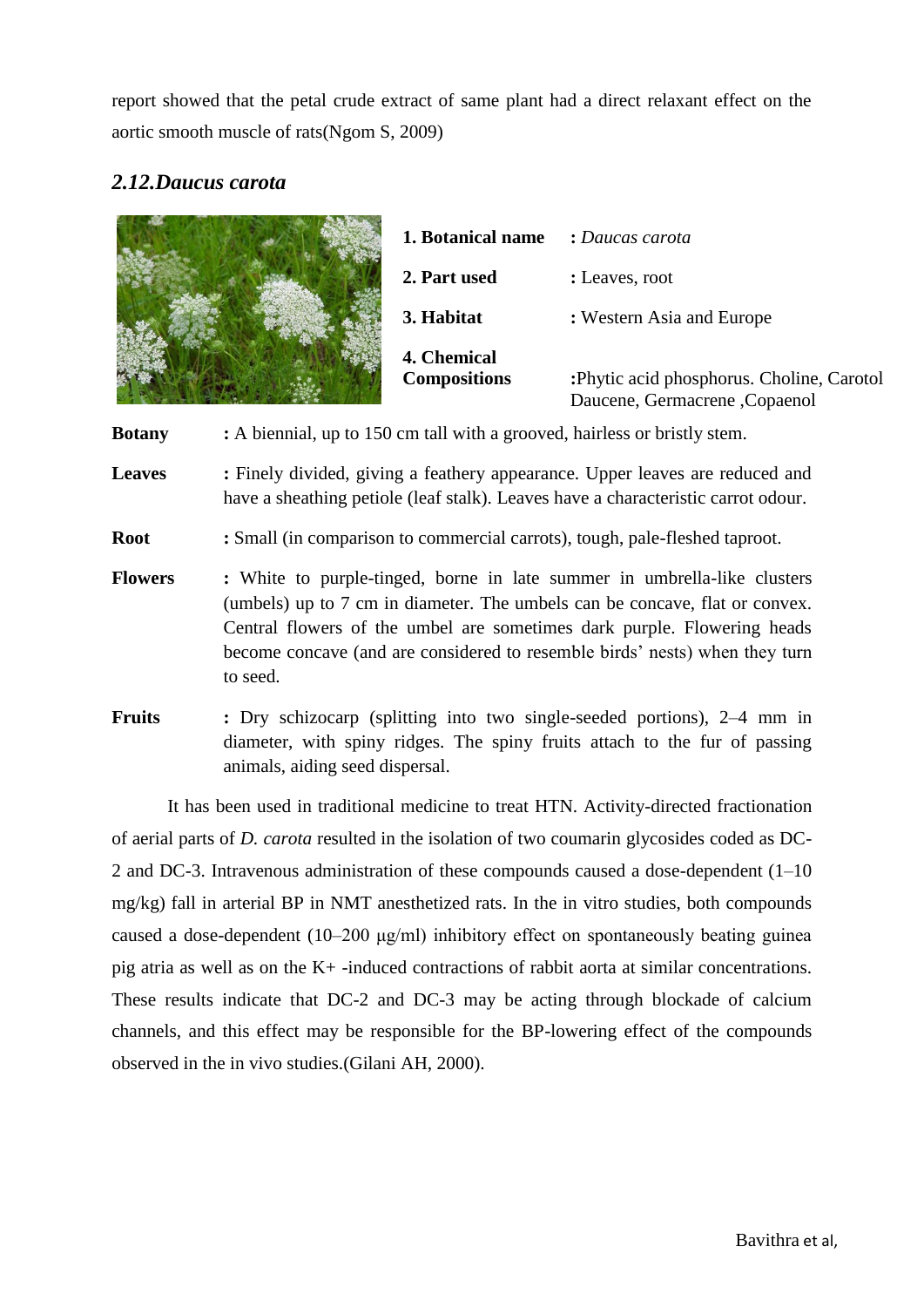### **Conclusion**

It's essential to evaluate the studies on individual siddha plants as well as siddha formulations supporting antihypertensive activity in order to establish its clinical usage globally. This study concludes the new active principles obtained from plant sources results various therapeutic effects in hypertensive disorder. Thus the active principles possess antihypertensive activity in different animal models and Clinical trials .Hence the review study is concluded that many of the herbal preparations possess antihypertensive activities which give many links to develop the future trials.

## I. **References**

- 1. 2013 ESH/ESC guidelines for the management of arterial hypertension.European Heart Journal 34, no. doi: 10.1093/eurheartj/eht151 (2013: 2 ,159-2,219,.
- 2. A.H.Gilania, Q .Jabeena, M.N, Ghayura, K.H.Janbazb, M.S.Akhtarc. "studies on anttihypertensive, antispasmodic, bronchodilator, hepatoprotective activities o the carom copticum seed." *Journal of ethnopharmacology* 98, no. 1-2 (april 2005): 127- 135.
- 3. Adegunloye BJ, Omoniyi JO, Owolabi OA, Ajagbonna OP, Sofola OA, Coker HA."Mechanisms of the blood pressure lowering effect of the calyx extract of Hibiscus rosasinensis in rats." (Afr J Med Sci) 25 (1996): 235-238.
- 4. Ahmad, Nahinda tabassum & Feroz. "ole of natural herbs in treatment of hypertension, Pharmacognacy review." 5(9) (Jan- jun 2011): 30-40.
- 5. Anwar ul hasan, Gilani, Khalid aftab. "Archieves of pharmaceutical research volume." (Department of pharmacology, medical college, The agakhar university,) 2000: 95-98.
- 6. Beeve G, lip G.Y,Brien E. *ABC of hypertension, The pathophysiology of hypertension.* 2001.
- 7. Beever G, Lip GY, Brien E. *ABC of hypertension, THe pathophysiology of hypertension.* Vol. 322. 2001.
- 8. Beever G, LipGY, Brien E. *ABC of hypertension.* 2001.
- 9. Bethesda, MD. "What is high blood pressure?" *information published online* ( National Heart, Lung and Blood Institute, US National Institutes of Health), June 2015.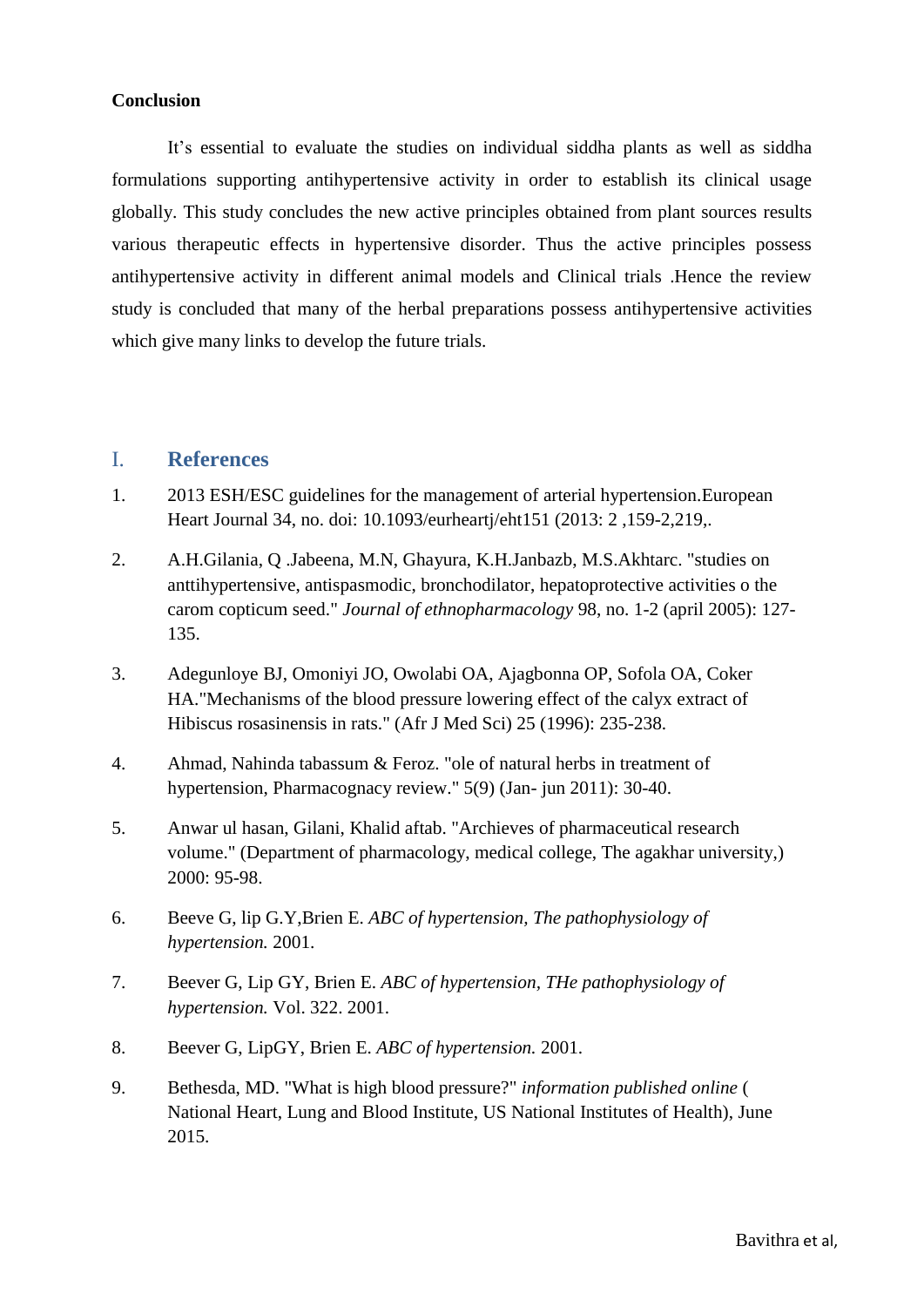- 10. Bo Ram Kim, Ji Ho Park, Sun Keen, Kaj jin cho, Moon-Jeong cha. "Department of food and nutrition." (The korean nutrition society) 43(6) (December 2010): 521-569.
- 11. C.S.Ho, Y.H.Wong. "The hypotensive action of Desmodium Stryacifolium & Clematis chinensis." *An international journal of compartable medicine with east and west* (Department of Biology , Chinese university of Hong Kong) 17 (1989).
- 12. Dallas. "About high blood pressure." *information published online* (American Heart Association), June 2015.
- 13. Editorial, ed. "Hypertension." *uncontrolled and conquering the world* 370, no. 9587 (n.d.): 539.
- 14. Gilani AH, Shaheen E, Saeed SA, bibi S, Infranullah, Sadiq M, Faizis. "Hypotensive action of coumarin glycosides from Daucas carota." *phytomedicine* 7 (2000): 7423-6.
- 15. Harry GP, Preuss M,Bobby, echardM,Marilyn M,Polansky, Richard Andersson. "Whole cinnamon and aqueous extract on ameliorate sucrose induced BP Elevation spontaneous hypertensive rats." *Journal of American college of Nutrition* 25, no. 2 (2006): 144-150.
- 16. Kelm MA, Nair MA, Strasburg GM, Dewitt DL. "Antioxidant & cyclogene inhibitory phenolic compunds from ocimum sactum(Linn) phytomedicals." 78 (2000): 7-13.
- 17. Mahalaxmi mohan, Harshal waghulde, Sanjay Kasture. "Effect of pomegranate juice on angiotensin 11- induced hypertension in diabetic wistar rats ." *Metabolic and degenerative disease* 24, no. S2 (June 2010): 196-203.
- 18. manual, George. "overview of HTN." Edited by Robert porter et al. *Merck manual, professional edition* (online at merkmanuals.com), june 2015.
- 19. Ngom S, Kane MO, Welw A, Diop D et al. "In vitro asorelaxation mechanism of bioactive compounds extracted from Hibiscus rosasinensison rat thoracic aorta." 6:45 (2009).
- 20. Obayashi K, Nagasawa K, Mandel WJ. "Cardiovascular effects of ajmaline." 92 (1976): 487-496.
- 21. Obayashi K, Nagasawa K, Mandel WJ. "CVS effects of ajmaline." 92 (1976): 487- 496.
- 22. Qureshi AI, Suri MF, Kirmani JF, Divani AA. "Prevalence and trends of prehypertension and hypertension in United States." (National Health and Nutrition Examination Surveys 1976 to 2000.) 11(9), no. CR403-9 (September 2005).
- 24. Singh S Rehman HMS, Majumdar DC. "Effect of ocimum sanctum fixed oil on blood pressure , blood clotting & peotobarbitone induced sleeping time." (J.Ethnopharmacol) 78 (1976): 487-496.